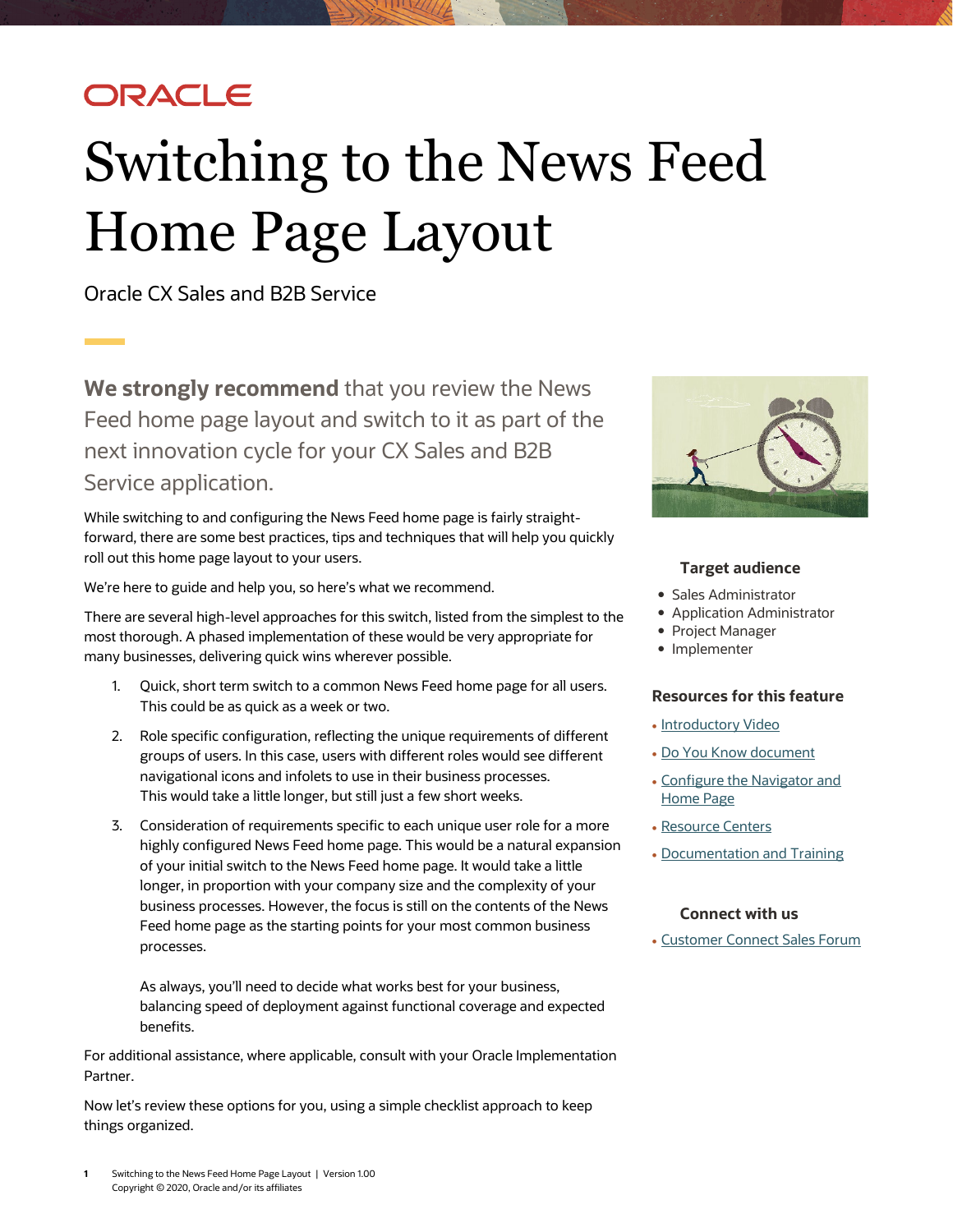### Switch to a common home page for all users

- $\Box$  Quickly socialize the News Feed home page layout and benefits, to confirm general interest and get leadership agreement for a short trial implementation.
	- □ Discuss the style and high level components of the News Feed home page. Ask:
		- $\Box$  "Would this work as the default starting point for our most common business processes?"
		- $\Box$  "Is this better than what we have today?"
		- □ "Can we make this work for all our users?"
		- $\Box$  "Is this a good time to update our theme, colors etc?"

| Sales<br>Sales Performance<br>Ma<br>Procurement<br>Contract Management<br>Other<br><b>APPS</b><br>齬<br>膔<br>ශ<br>画<br>⊞<br>丽<br>$^{+}$<br><b>Leads</b><br><b>AdMini</b><br>Opportunities.<br><b>Accounts</b><br>Contacts<br><b>Business Plans</b><br>٠<br>Analytics<br>Sales Infolets<br>Incentive Compensation Infolets<br>My Dashboard<br>My Tasks<br>My Appointments<br>My Consolucities<br>lostey's Appointments w<br>Closing This Coasterw<br>verbal Texts w<br>981 10:00 PM - 11:00 PM<br>Sent product proposal for deal<br><b>ALC</b><br>$$ A<br>Membrar neth About send him boxes<br><b>Dream 10100</b><br><b>Expected benefits</b><br>Apple<br>14 - Passeri, , Poelelios Inisigance Project<br><b>STATE</b><br>Sand Product Proposal<br>bergine<br>$-200$<br><b>COLLECTION</b><br>D-mail 20120<br>DE - Negotia Cloud Computing Deployment.<br>1.11<br>limits.<br>\$1,000,000<br>378/22<br>Send product brochure<br>II - Quello  Giobal Technologies - Sentral P.<br>$\sim$<br>Europe 27000<br>325/22<br>\$325,000<br>Apply<br>14 - Quantic  Maine Date Center<br>Agreement on T & C<br>$\cdots$<br>12100<br>\$11,493<br>and it<br><b>Medag STROD</b><br>Dance.<br>11 - Quello:  Denve Data Center<br>100<br>Subret Suicibin Mappins<br>52.000<br>667,583<br><b>COLL</b><br>Internet 2/25/20<br>11 - Quettle  Dallas Data Center<br>$100 - 100$<br>Danmar.<br>32199<br>\$62,583<br>Submit Solution Mapping<br>11 - Quello  Boise Data Center<br>News: 20500<br>$\cdots$<br>188.5<br>5/2 FOR 667-1801<br>Denge .<br>$\overline{\phantom{a}}$<br>٠<br>52 - Discovery Distributed Call Center<br>$\sim$<br>Submit Solution Manneys<br><b>Staffed Deale</b><br>My Accounts<br>My Lends<br>My Favorite Accounts w<br>My Coun Leads w<br>Open<br>Persona bustratories Joshua Baker<br>\$10,76M<br>controlled<br>+1 (208) 958-1288<br><b>SET ATH AVENUIDE SEL</b><br><b>Court in</b><br>Court<br>4 USC Computer Services - Sentral Power<br>Deron Nebrorks<br>Jim Geratem<br>+1 (212) @h2,3308<br><b>COL</b><br>28<br>Delivore<br>1002 Wall Street Suite<br>Data Redessed for - Life 176 Lepap<br><b>Contract</b><br>Set Kinty<br>+1 (212) 587-1203<br>Mone Dewol com<br>1000<br>A Dada Hestegnete Inc . Dentred Planet Se.,<br>Delivous<br>1003 Wall Street, Suit.<br>27 Corporation<br>Server-Marleson<br>A Denne Nationalis - Gillie 1750 Landon<br><b>ARA</b><br>110121430-4703<br><b>Long</b><br>MALL: U.S. Kin Citis<br><b>South</b><br>Persone Instrumpton - UDra Planar Sarv<br>USC Computer Services/Kettin Prouty<br>1029-00 (d19) 11<br><b>Long</b><br>Termete lastroispas - Saninal Ponar S.,<br>Amby.<br>401 E fresh Shipping.<br>Global Technologies<br>Mark Gordon<br>Star Colleg HG - Vario 5000 Table!<br>17.000.003-0508 ---<br><b>The Contract</b><br>Prefixent<br>1005 Khall Shawin (2014)<br>$\checkmark$<br>& Costons Networks - Sentral Power Serve<br>Applied Many Circuits Kee Libert | Good morning, SALES REP (Lisa Jones)! |  |  |  |
|-----------------------------------------------------------------------------------------------------------------------------------------------------------------------------------------------------------------------------------------------------------------------------------------------------------------------------------------------------------------------------------------------------------------------------------------------------------------------------------------------------------------------------------------------------------------------------------------------------------------------------------------------------------------------------------------------------------------------------------------------------------------------------------------------------------------------------------------------------------------------------------------------------------------------------------------------------------------------------------------------------------------------------------------------------------------------------------------------------------------------------------------------------------------------------------------------------------------------------------------------------------------------------------------------------------------------------------------------------------------------------------------------------------------------------------------------------------------------------------------------------------------------------------------------------------------------------------------------------------------------------------------------------------------------------------------------------------------------------------------------------------------------------------------------------------------------------------------------------------------------------------------------------------------------------------------------------------------------------------------------------------------------------------------------------------------------------------------------------------------------------------------------------------------------------------------------------------------------------------------------------------------------------------------------------------------------------------------------------------------------------------------------------------------------------------------------------------------------------------------------------------------------------------------------------------------------------------------------------------------------------------------------------------------------------------------------------------------------------------------------------------------------------------------------------------------------------------------------------------------------------------------------------------------|---------------------------------------|--|--|--|
|                                                                                                                                                                                                                                                                                                                                                                                                                                                                                                                                                                                                                                                                                                                                                                                                                                                                                                                                                                                                                                                                                                                                                                                                                                                                                                                                                                                                                                                                                                                                                                                                                                                                                                                                                                                                                                                                                                                                                                                                                                                                                                                                                                                                                                                                                                                                                                                                                                                                                                                                                                                                                                                                                                                                                                                                                                                                                                                 |                                       |  |  |  |
|                                                                                                                                                                                                                                                                                                                                                                                                                                                                                                                                                                                                                                                                                                                                                                                                                                                                                                                                                                                                                                                                                                                                                                                                                                                                                                                                                                                                                                                                                                                                                                                                                                                                                                                                                                                                                                                                                                                                                                                                                                                                                                                                                                                                                                                                                                                                                                                                                                                                                                                                                                                                                                                                                                                                                                                                                                                                                                                 |                                       |  |  |  |
|                                                                                                                                                                                                                                                                                                                                                                                                                                                                                                                                                                                                                                                                                                                                                                                                                                                                                                                                                                                                                                                                                                                                                                                                                                                                                                                                                                                                                                                                                                                                                                                                                                                                                                                                                                                                                                                                                                                                                                                                                                                                                                                                                                                                                                                                                                                                                                                                                                                                                                                                                                                                                                                                                                                                                                                                                                                                                                                 |                                       |  |  |  |
| Fast home page for improved user experience and adoption<br>Faster access to your most relevant information<br>Steamlined, efficient task flows for common actions<br>More productive, successful and satisfied users                                                                                                                                                                                                                                                                                                                                                                                                                                                                                                                                                                                                                                                                                                                                                                                                                                                                                                                                                                                                                                                                                                                                                                                                                                                                                                                                                                                                                                                                                                                                                                                                                                                                                                                                                                                                                                                                                                                                                                                                                                                                                                                                                                                                                                                                                                                                                                                                                                                                                                                                                                                                                                                                                           |                                       |  |  |  |
|                                                                                                                                                                                                                                                                                                                                                                                                                                                                                                                                                                                                                                                                                                                                                                                                                                                                                                                                                                                                                                                                                                                                                                                                                                                                                                                                                                                                                                                                                                                                                                                                                                                                                                                                                                                                                                                                                                                                                                                                                                                                                                                                                                                                                                                                                                                                                                                                                                                                                                                                                                                                                                                                                                                                                                                                                                                                                                                 |                                       |  |  |  |
|                                                                                                                                                                                                                                                                                                                                                                                                                                                                                                                                                                                                                                                                                                                                                                                                                                                                                                                                                                                                                                                                                                                                                                                                                                                                                                                                                                                                                                                                                                                                                                                                                                                                                                                                                                                                                                                                                                                                                                                                                                                                                                                                                                                                                                                                                                                                                                                                                                                                                                                                                                                                                                                                                                                                                                                                                                                                                                                 |                                       |  |  |  |
|                                                                                                                                                                                                                                                                                                                                                                                                                                                                                                                                                                                                                                                                                                                                                                                                                                                                                                                                                                                                                                                                                                                                                                                                                                                                                                                                                                                                                                                                                                                                                                                                                                                                                                                                                                                                                                                                                                                                                                                                                                                                                                                                                                                                                                                                                                                                                                                                                                                                                                                                                                                                                                                                                                                                                                                                                                                                                                                 |                                       |  |  |  |
|                                                                                                                                                                                                                                                                                                                                                                                                                                                                                                                                                                                                                                                                                                                                                                                                                                                                                                                                                                                                                                                                                                                                                                                                                                                                                                                                                                                                                                                                                                                                                                                                                                                                                                                                                                                                                                                                                                                                                                                                                                                                                                                                                                                                                                                                                                                                                                                                                                                                                                                                                                                                                                                                                                                                                                                                                                                                                                                 |                                       |  |  |  |
|                                                                                                                                                                                                                                                                                                                                                                                                                                                                                                                                                                                                                                                                                                                                                                                                                                                                                                                                                                                                                                                                                                                                                                                                                                                                                                                                                                                                                                                                                                                                                                                                                                                                                                                                                                                                                                                                                                                                                                                                                                                                                                                                                                                                                                                                                                                                                                                                                                                                                                                                                                                                                                                                                                                                                                                                                                                                                                                 |                                       |  |  |  |
|                                                                                                                                                                                                                                                                                                                                                                                                                                                                                                                                                                                                                                                                                                                                                                                                                                                                                                                                                                                                                                                                                                                                                                                                                                                                                                                                                                                                                                                                                                                                                                                                                                                                                                                                                                                                                                                                                                                                                                                                                                                                                                                                                                                                                                                                                                                                                                                                                                                                                                                                                                                                                                                                                                                                                                                                                                                                                                                 |                                       |  |  |  |
|                                                                                                                                                                                                                                                                                                                                                                                                                                                                                                                                                                                                                                                                                                                                                                                                                                                                                                                                                                                                                                                                                                                                                                                                                                                                                                                                                                                                                                                                                                                                                                                                                                                                                                                                                                                                                                                                                                                                                                                                                                                                                                                                                                                                                                                                                                                                                                                                                                                                                                                                                                                                                                                                                                                                                                                                                                                                                                                 |                                       |  |  |  |
|                                                                                                                                                                                                                                                                                                                                                                                                                                                                                                                                                                                                                                                                                                                                                                                                                                                                                                                                                                                                                                                                                                                                                                                                                                                                                                                                                                                                                                                                                                                                                                                                                                                                                                                                                                                                                                                                                                                                                                                                                                                                                                                                                                                                                                                                                                                                                                                                                                                                                                                                                                                                                                                                                                                                                                                                                                                                                                                 |                                       |  |  |  |
|                                                                                                                                                                                                                                                                                                                                                                                                                                                                                                                                                                                                                                                                                                                                                                                                                                                                                                                                                                                                                                                                                                                                                                                                                                                                                                                                                                                                                                                                                                                                                                                                                                                                                                                                                                                                                                                                                                                                                                                                                                                                                                                                                                                                                                                                                                                                                                                                                                                                                                                                                                                                                                                                                                                                                                                                                                                                                                                 |                                       |  |  |  |
|                                                                                                                                                                                                                                                                                                                                                                                                                                                                                                                                                                                                                                                                                                                                                                                                                                                                                                                                                                                                                                                                                                                                                                                                                                                                                                                                                                                                                                                                                                                                                                                                                                                                                                                                                                                                                                                                                                                                                                                                                                                                                                                                                                                                                                                                                                                                                                                                                                                                                                                                                                                                                                                                                                                                                                                                                                                                                                                 |                                       |  |  |  |
|                                                                                                                                                                                                                                                                                                                                                                                                                                                                                                                                                                                                                                                                                                                                                                                                                                                                                                                                                                                                                                                                                                                                                                                                                                                                                                                                                                                                                                                                                                                                                                                                                                                                                                                                                                                                                                                                                                                                                                                                                                                                                                                                                                                                                                                                                                                                                                                                                                                                                                                                                                                                                                                                                                                                                                                                                                                                                                                 |                                       |  |  |  |
|                                                                                                                                                                                                                                                                                                                                                                                                                                                                                                                                                                                                                                                                                                                                                                                                                                                                                                                                                                                                                                                                                                                                                                                                                                                                                                                                                                                                                                                                                                                                                                                                                                                                                                                                                                                                                                                                                                                                                                                                                                                                                                                                                                                                                                                                                                                                                                                                                                                                                                                                                                                                                                                                                                                                                                                                                                                                                                                 |                                       |  |  |  |
|                                                                                                                                                                                                                                                                                                                                                                                                                                                                                                                                                                                                                                                                                                                                                                                                                                                                                                                                                                                                                                                                                                                                                                                                                                                                                                                                                                                                                                                                                                                                                                                                                                                                                                                                                                                                                                                                                                                                                                                                                                                                                                                                                                                                                                                                                                                                                                                                                                                                                                                                                                                                                                                                                                                                                                                                                                                                                                                 |                                       |  |  |  |
|                                                                                                                                                                                                                                                                                                                                                                                                                                                                                                                                                                                                                                                                                                                                                                                                                                                                                                                                                                                                                                                                                                                                                                                                                                                                                                                                                                                                                                                                                                                                                                                                                                                                                                                                                                                                                                                                                                                                                                                                                                                                                                                                                                                                                                                                                                                                                                                                                                                                                                                                                                                                                                                                                                                                                                                                                                                                                                                 |                                       |  |  |  |
|                                                                                                                                                                                                                                                                                                                                                                                                                                                                                                                                                                                                                                                                                                                                                                                                                                                                                                                                                                                                                                                                                                                                                                                                                                                                                                                                                                                                                                                                                                                                                                                                                                                                                                                                                                                                                                                                                                                                                                                                                                                                                                                                                                                                                                                                                                                                                                                                                                                                                                                                                                                                                                                                                                                                                                                                                                                                                                                 |                                       |  |  |  |
|                                                                                                                                                                                                                                                                                                                                                                                                                                                                                                                                                                                                                                                                                                                                                                                                                                                                                                                                                                                                                                                                                                                                                                                                                                                                                                                                                                                                                                                                                                                                                                                                                                                                                                                                                                                                                                                                                                                                                                                                                                                                                                                                                                                                                                                                                                                                                                                                                                                                                                                                                                                                                                                                                                                                                                                                                                                                                                                 |                                       |  |  |  |
|                                                                                                                                                                                                                                                                                                                                                                                                                                                                                                                                                                                                                                                                                                                                                                                                                                                                                                                                                                                                                                                                                                                                                                                                                                                                                                                                                                                                                                                                                                                                                                                                                                                                                                                                                                                                                                                                                                                                                                                                                                                                                                                                                                                                                                                                                                                                                                                                                                                                                                                                                                                                                                                                                                                                                                                                                                                                                                                 |                                       |  |  |  |
|                                                                                                                                                                                                                                                                                                                                                                                                                                                                                                                                                                                                                                                                                                                                                                                                                                                                                                                                                                                                                                                                                                                                                                                                                                                                                                                                                                                                                                                                                                                                                                                                                                                                                                                                                                                                                                                                                                                                                                                                                                                                                                                                                                                                                                                                                                                                                                                                                                                                                                                                                                                                                                                                                                                                                                                                                                                                                                                 |                                       |  |  |  |
|                                                                                                                                                                                                                                                                                                                                                                                                                                                                                                                                                                                                                                                                                                                                                                                                                                                                                                                                                                                                                                                                                                                                                                                                                                                                                                                                                                                                                                                                                                                                                                                                                                                                                                                                                                                                                                                                                                                                                                                                                                                                                                                                                                                                                                                                                                                                                                                                                                                                                                                                                                                                                                                                                                                                                                                                                                                                                                                 |                                       |  |  |  |
|                                                                                                                                                                                                                                                                                                                                                                                                                                                                                                                                                                                                                                                                                                                                                                                                                                                                                                                                                                                                                                                                                                                                                                                                                                                                                                                                                                                                                                                                                                                                                                                                                                                                                                                                                                                                                                                                                                                                                                                                                                                                                                                                                                                                                                                                                                                                                                                                                                                                                                                                                                                                                                                                                                                                                                                                                                                                                                                 |                                       |  |  |  |
|                                                                                                                                                                                                                                                                                                                                                                                                                                                                                                                                                                                                                                                                                                                                                                                                                                                                                                                                                                                                                                                                                                                                                                                                                                                                                                                                                                                                                                                                                                                                                                                                                                                                                                                                                                                                                                                                                                                                                                                                                                                                                                                                                                                                                                                                                                                                                                                                                                                                                                                                                                                                                                                                                                                                                                                                                                                                                                                 |                                       |  |  |  |
|                                                                                                                                                                                                                                                                                                                                                                                                                                                                                                                                                                                                                                                                                                                                                                                                                                                                                                                                                                                                                                                                                                                                                                                                                                                                                                                                                                                                                                                                                                                                                                                                                                                                                                                                                                                                                                                                                                                                                                                                                                                                                                                                                                                                                                                                                                                                                                                                                                                                                                                                                                                                                                                                                                                                                                                                                                                                                                                 |                                       |  |  |  |
|                                                                                                                                                                                                                                                                                                                                                                                                                                                                                                                                                                                                                                                                                                                                                                                                                                                                                                                                                                                                                                                                                                                                                                                                                                                                                                                                                                                                                                                                                                                                                                                                                                                                                                                                                                                                                                                                                                                                                                                                                                                                                                                                                                                                                                                                                                                                                                                                                                                                                                                                                                                                                                                                                                                                                                                                                                                                                                                 |                                       |  |  |  |
|                                                                                                                                                                                                                                                                                                                                                                                                                                                                                                                                                                                                                                                                                                                                                                                                                                                                                                                                                                                                                                                                                                                                                                                                                                                                                                                                                                                                                                                                                                                                                                                                                                                                                                                                                                                                                                                                                                                                                                                                                                                                                                                                                                                                                                                                                                                                                                                                                                                                                                                                                                                                                                                                                                                                                                                                                                                                                                                 |                                       |  |  |  |
|                                                                                                                                                                                                                                                                                                                                                                                                                                                                                                                                                                                                                                                                                                                                                                                                                                                                                                                                                                                                                                                                                                                                                                                                                                                                                                                                                                                                                                                                                                                                                                                                                                                                                                                                                                                                                                                                                                                                                                                                                                                                                                                                                                                                                                                                                                                                                                                                                                                                                                                                                                                                                                                                                                                                                                                                                                                                                                                 |                                       |  |  |  |
|                                                                                                                                                                                                                                                                                                                                                                                                                                                                                                                                                                                                                                                                                                                                                                                                                                                                                                                                                                                                                                                                                                                                                                                                                                                                                                                                                                                                                                                                                                                                                                                                                                                                                                                                                                                                                                                                                                                                                                                                                                                                                                                                                                                                                                                                                                                                                                                                                                                                                                                                                                                                                                                                                                                                                                                                                                                                                                                 |                                       |  |  |  |
|                                                                                                                                                                                                                                                                                                                                                                                                                                                                                                                                                                                                                                                                                                                                                                                                                                                                                                                                                                                                                                                                                                                                                                                                                                                                                                                                                                                                                                                                                                                                                                                                                                                                                                                                                                                                                                                                                                                                                                                                                                                                                                                                                                                                                                                                                                                                                                                                                                                                                                                                                                                                                                                                                                                                                                                                                                                                                                                 |                                       |  |  |  |

- $\Box$  Include the fewest, most important items you want this to be simple and easy to use.
- $\Box$  When working with themes and colors, take applicable usability guidelines into account, so pages are readable.
- □ Remember: When you choose the News Feed home page layout, it will be the default for ALL your users. You cannot have some users on News Feed and other users on Banner or Panel home page layouts.
- □ Gather high level requirements and reach agreement to implement a common home page for all users. Focus on what provides the most value for the most number of users. Remember: You're looking for a simple, common solution, so give weight to the needs of the many over the needs of the few.
- $\Box$  Use a Sandbox to quickly configure the News Feed home page layout. Demonstrate this with key business users, adapt for their feedback and get their approval.
	- $\Box$  Configuration will be primarily defining what items you want to expose, in what groupings and in what order. Remember, with this option your decisions need to work for all users.
		- $\Box$  Decide what icons and infolets you need.
		- $\Box$  Decide how you want to group into tabs.
		- Decide the order for displaying tabs.
		- $\Box$  Decide the order for displaying items within the tabs.

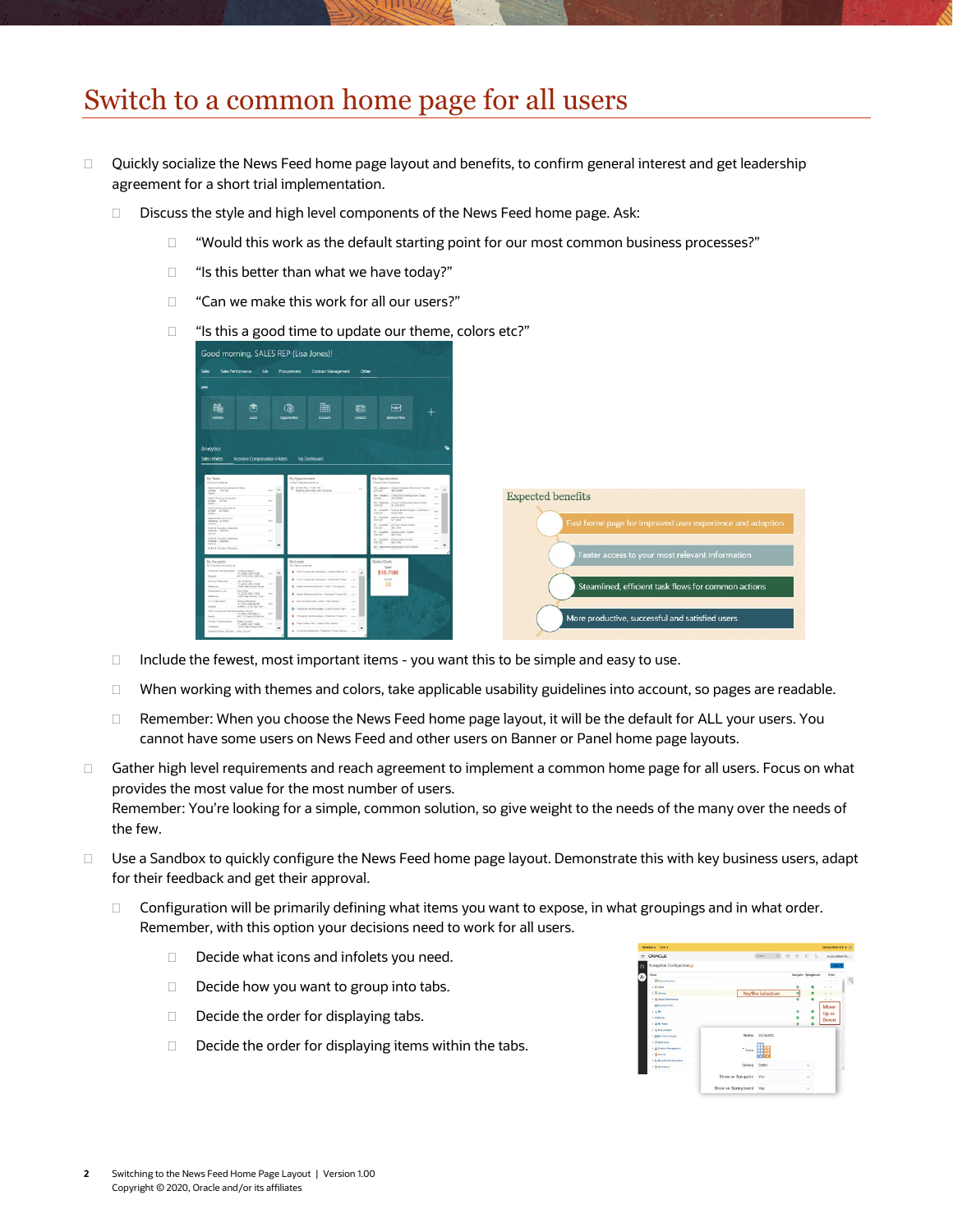□ Show options and have the user community make their choice on a final design. Start with a limited number of tabs, icons and Infolets, then add back only what is determined to be essential. The tools are simple and prototyping is very applicable.



Our reccomendation is to keep the number of items per tab to a minimum. Avoid mixing items that are used every day with those that are used less frequently. This would be Option B.

- $\Box$  Remove any unnecessary sections of the News Feed home page like Announcements and Items to Finish sections. This will free up screen space.
- □ Have your first Analytics tab be your Actionable Infolets.
- $\Box$  Decide if want your users to be able to personalize their actionable infolets. If so, set the ZBS\_ENABLE\_ACTIONABLE\_INFOLET\_PERSONALIZATION profile option to "YES."
- $\Box$  Switch to the News Feed home page layout in production and monitor user feedback. If you have good acceptance, plan for and prioritize additional refinements. Only if necessary, you can revert back to your previous home page layout.

### Essential Resources:

[Configure the Navigator and Home Page](http://www.oracle.com/pls/topic/lookup?ctx=cloud&id=FASMC3572355) in the Getting Started with Your Sales Implementation guide. Make sure you watch the short embedded videos in the documentation – you will find them very helpful. [Actionable Infolet](http://www.oracle.com/pls/topic/lookup?ctx=cloud&id=OASAL3143502) section of Implementing Sales guide.

[Actionable Infolets](https://videohub.oracle.com/media/Actionable+Infolets+for+CX+Sales+and+B2B+Service/0_v9xzuyo9) feature kit video and companion documents.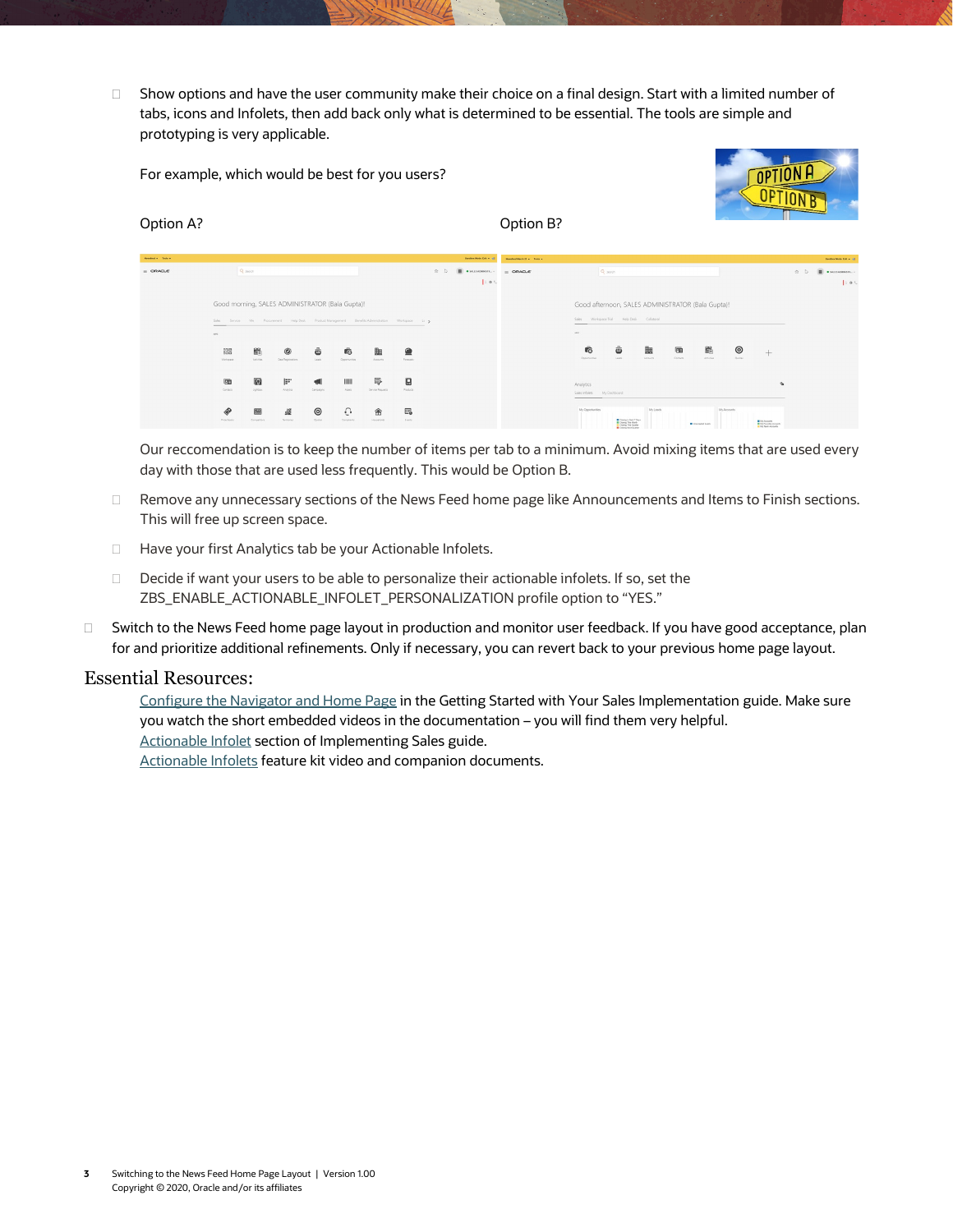### Role specific configuration, reflecting the unique requirements of different groups of users

- $\Box$  Follow the same steps as a short term switch to a common home page for all users.
- $\Box$  Expand requirements to consider the unique needs of different user roles. For instance, some may need access to more types of data than other, and some may perform different actions against the data than others.
- □ Implement role based visibility to tabs, icons and infolets using simple Expression Language (EL) conditions.

| <b>ORACLE</b><br>$\equiv$            | $Q \qquad \qquad \widehat{m} \qquad \widehat{D}$                                   | SALES ADMINISTR v. |                 |          |  |
|--------------------------------------|------------------------------------------------------------------------------------|--------------------|-----------------|----------|--|
| Navigation Configuration             |                                                                                    |                    |                 | Create * |  |
| <b>Name</b><br>$\omega$              | <b>Navigator Springboard</b>                                                       |                    | Online<br>$K$ V |          |  |
| F ET Hudgelany Control               |                                                                                    |                    |                 |          |  |
| > @ Ravenue Management               |                                                                                    | $A - M$            |                 |          |  |
| > E Cash Management                  |                                                                                    | $A - M$            |                 |          |  |
| > CifestAssets                       |                                                                                    | $A - M$            |                 |          |  |
| <b>CE Intrastat Reporting</b>        |                                                                                    |                    | $A \vee B$      |          |  |
| <b>CE Financial Reporting Center</b> |                                                                                    |                    | $A$ $V$ $B$     |          |  |
| > 11 Customer Data Management        |                                                                                    | $A - W$            |                 |          |  |
| > & Student Center                   |                                                                                    | $A - M$            |                 |          |  |
| > III Academics                      | EL Expression                                                                      | $\sim$ $\sim$      |                 |          |  |
| 1 6 Arademic Tools                   |                                                                                    | $\sim$ $\sim$      |                 |          |  |
| > Incentive Compensation             | Security Contest users this coup (COLER LOCAL PRESS ATOM LOCAL DECAY)<br>$\bullet$ | $\sim$ $\sim$      |                 |          |  |
| > 2P Expenses                        |                                                                                    | $\sim$ $\sim$      |                 |          |  |
| G Connunty Development               |                                                                                    |                    | $A = P$         |          |  |
| <b>A</b> Resource Directory          | ۰                                                                                  |                    | $A \vee B$      |          |  |
| <sup>Pr</sup> Getting Started        | ۰                                                                                  |                    | $A = 9$         |          |  |
| <b>STAL GARAGES</b>                  | $\sim$<br>$\sim$                                                                   |                    | $-11 - 1$       |          |  |

As an example:



Remember: Although you can make tabs and items visible to specific roles, the order of the tabs and order of the items within them will be common to all users.

### Essential Resources:

[Configure the Navigator and Home Page](http://www.oracle.com/pls/topic/lookup?ctx=cloud&id=FASMC3572355) in the Getting Started with Your Sales Implementation guide. Make sure you watch the short embedded videos in the documentation – you will find them very helpful. **[Actionable Infolet](http://www.oracle.com/pls/topic/lookup?ctx=cloud&id=OASAL3143502) section of Implementing Sales guide.** 

[Actionable Infolets](https://videohub.oracle.com/media/Actionable+Infolets+for+CX+Sales+and+B2B+Service/0_v9xzuyo9) feature kit video and companion documents.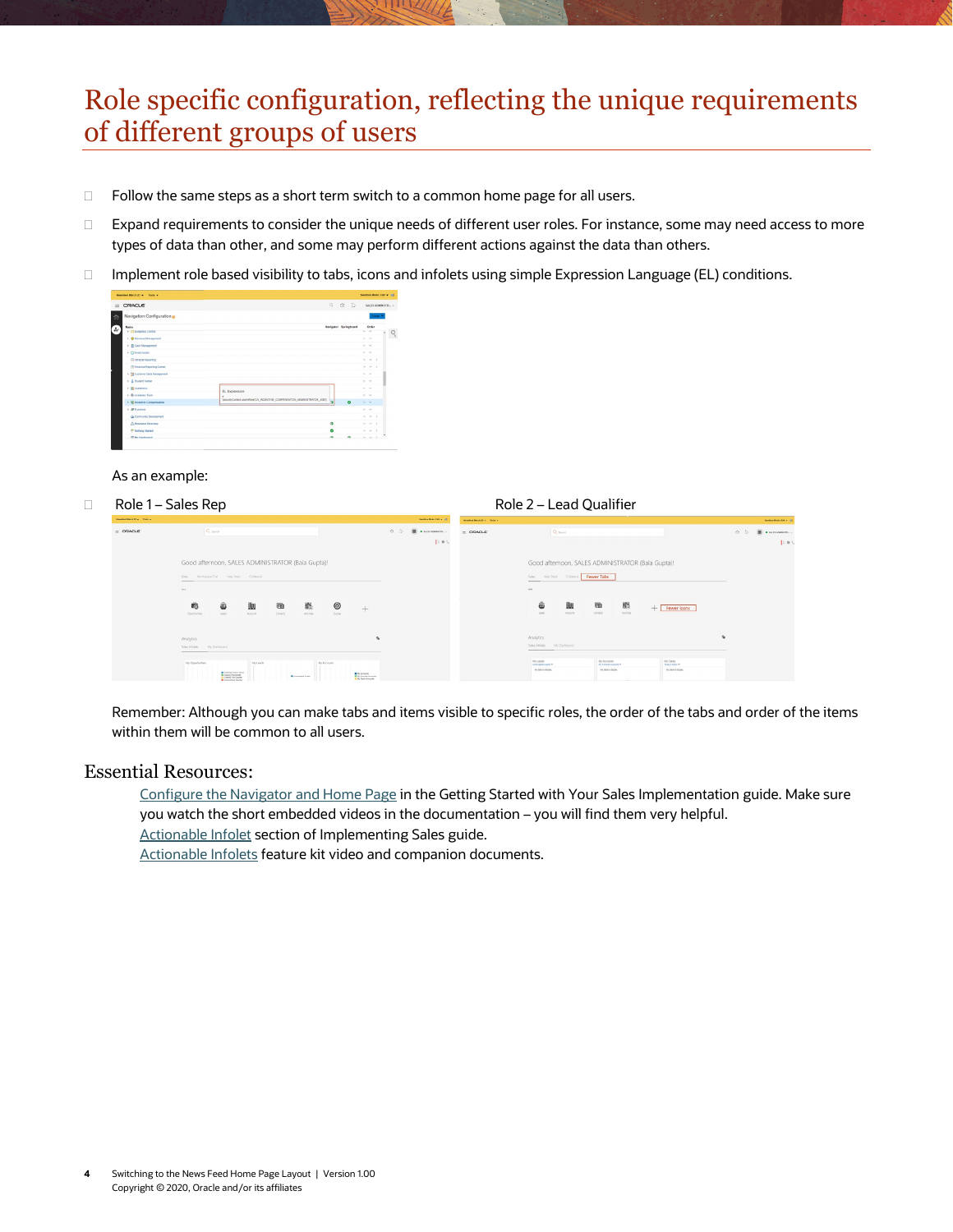### Consider requirements specific to each unique user role for a highly configured News Feed home page

- $\Box$  Follow the same steps outlined in the previous options.
- □ Investigate requirements at more granular levels for different user roles.
- □ Expand your use of Actional Infolets to include custom infolets and custom actions.

### Essential Resources:

[Actionable Infolets](https://videohub.oracle.com/media/Actionable+Infolets+for+CX+Sales+and+B2B+Service/0_v9xzuyo9) feature kit video and companion documents. [Actionable Infolet](http://www.oracle.com/pls/topic/lookup?ctx=cloud&id=OASAL3143502) section of Implementing Sales guide. [Oracle CX Sales Creating and Administering Analytics](http://www.oracle.com/pls/topic/lookup?ctx=cloud&id=FACAA2250925)